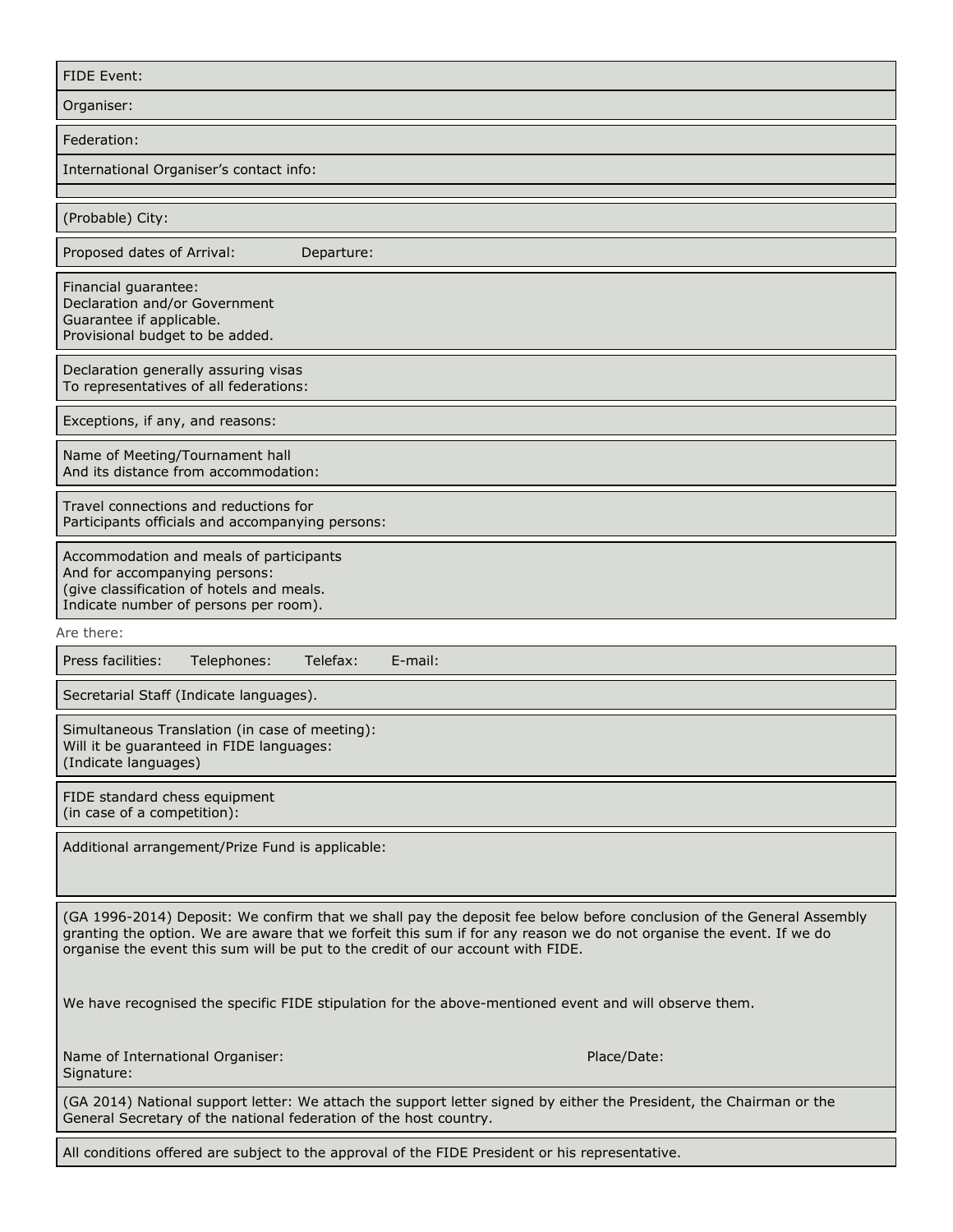# **FIDE EVE BID FORM ANNEX**

### **A. ORGANIZATION:**

- 1) Will there be an organization fee? Will the transfer fee (hotel-airport) included in it? If not how much the transfer fee will be?
- 2) How long will be the maximum waiting time at the Airport for the transfer? Will the organizers inform participants in advance about their transfer schedule and details? (Time, meeting point at airport, contact person for transfers with his/her communication details etc.)
- 3) Where and how will the registration and accreditation of the participants be made?

#### **B. TOURNAMENT VENUE:**

- 4) What is the distance between a tournament hall with the hotel(s)? How long will it take?
- 5) What will be the walking distance to the tournament hall? (Either from hotels or from the stop of shuttles at the tournament hall)
- 6) Will there be a special waiting area for accompanying persons with a café, air-conditioner (heating and/or cooling), Will the place be safe and usable in all weather conditions? Will there be enough toilets in or around it? (Especially important for youth tournaments)
- 7) Will there be staff/volunteers that will bring kids together with their parents during and after the rounds? (Especially important for youth tournaments)